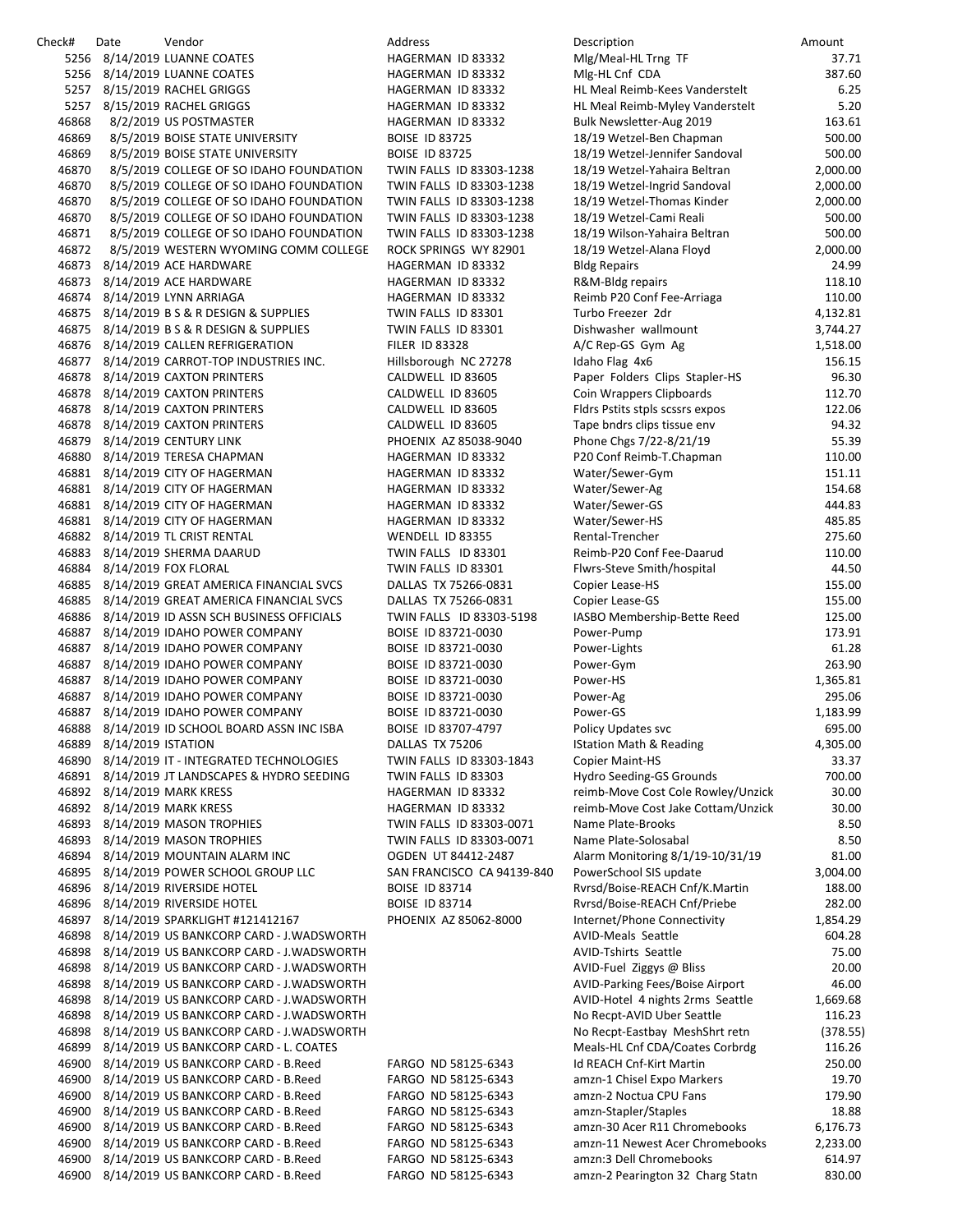| 46900 | 8/14/2019 US BANKCORP CARD - B.Reed            | FARGO ND 58125-6343    | amzn-16 Acer R11 Chromebooks       | 3,280.00 |
|-------|------------------------------------------------|------------------------|------------------------------------|----------|
| 46900 | 8/14/2019 US BANKCORP CARD - B.Reed            | FARGO ND 58125-6343    | amzn-2 ASUS 6g Graphics Card       | 519.98   |
|       | 46900 8/14/2019 US BANKCORP CARD - B.Reed      | FARGO ND 58125-6343    | amzn-3 Real Black Filament         | 53.97    |
| 46900 | 8/14/2019 US BANKCORP CARD - B.Reed            | FARGO ND 58125-6343    | amzn-3 Silver Filament             | 47.97    |
|       |                                                |                        |                                    |          |
| 46900 | 8/14/2019 US BANKCORP CARD - B.Reed            | FARGO ND 58125-6343    | amzn-3 White Filament              | 47.97    |
| 46900 | 8/14/2019 US BANKCORP CARD - B.Reed            | FARGO ND 58125-6343    | amzn-4 ASUS Graphics Card          | 1,039.96 |
| 46900 | 8/14/2019 US BANKCORP CARD - B.Reed            | FARGO ND 58125-6343    | amzn-20 HMifflin gr4 Reading       | 200.20   |
| 46900 | 8/14/2019 US BANKCORP CARD - B.Reed            | FARGO ND 58125-6343    | amzn-20 HMifflin gr6 Reading       | 233.74   |
| 46900 | 8/14/2019 US BANKCORP CARD - B.Reed            | FARGO ND 58125-6343    | amzn-12 bit Coding Robot           | 466.08   |
|       |                                                |                        | CDA Hotel-HL Cnf/Coates Corbrdg    |          |
| 46900 | 8/14/2019 US BANKCORP CARD - B.Reed            | FARGO ND 58125-6343    |                                    | 363.80   |
|       | 46901 8/14/2019 US BANKCORP CARD - T.EASTERDAY |                        | Fuel-AVID (in lieu tryl exp)       | 57.16    |
| 46902 | 8/14/2019 US POSTMASTER                        | HAGERMAN ID 83332      | Postage Money-HS                   | 150.00   |
| 46903 | 8/14/2019 VALLEY WIDE COOP INC                 | JEROME ID 83338-6138   | LPGas Ag-300.2g \$1.199            | 359.94   |
| 46903 | 8/14/2019 VALLEY WIDE COOP INC                 | JEROME ID 83338-6138   | LPGas HS-375.3g \$1.199            | 449.98   |
|       |                                                |                        |                                    |          |
| 46904 | 8/14/2019 VERIZON WIRELESS                     | DALLAS TX 75266-0108   | Cell Phone Svc-Knapp               | 53.69    |
| 46904 | 8/14/2019 VERIZON WIRELESS                     | DALLAS TX 75266-0108   | Cell Phoen Svc-Cottam              | 53.69    |
| 46904 | 8/14/2019 VERIZON WIRELESS                     | DALLAS TX 75266-0108   | Cell Phone Svc-Jackson             | 28.32    |
| 46904 | 8/14/2019 VERIZON WIRELESS                     | DALLAS TX 75266-0108   | Cell Phone Svc-Smith               | 53.69    |
| 46904 | 8/14/2019 VERIZON WIRELESS                     | DALLAS TX 75266-0108   | Cell Phone Svc-Kress               | 53.69    |
|       |                                                |                        |                                    |          |
| 46904 | 8/14/2019 VERIZON WIRELESS                     | DALLAS TX 75266-0108   | Cell Phone Svc-Wadsworth           | 54.68    |
| 46905 | 8/14/2019 WALMART COMMUNITY                    | ATLANTA GA 30353-0934  | <b>AVID-Binder Pouches</b>         | 146.47   |
| 46906 | 8/14/2019 WENDELL TRUCK & AUTO                 | WENDELL ID 83355       | Ford F250 Oil Plugs Belt Filter    | 48.07    |
| 46907 | 8/14/2019 WILSON FUNDATIONS                    | OXFORD MA 01540        | K-Consumables Durables             | 490.31   |
| 46907 | 8/14/2019 WILSON FUNDATIONS                    | OXFORD MA 01540        | K-Sound Cards Letter Board Mag Pen | 149.70   |
|       |                                                |                        |                                    |          |
| 46908 | 8/14/2019 WWS-WESTERN WASTE SERVICES           | <b>JEROME ID 83338</b> | Trash Services-July19              | 298.17   |
| 46927 | 8/20/2019 AMERICAN FIDELITY CO - HSA           |                        | Am Fidelity - HSA Svg - 082019     | 23.19    |
| 46927 | 8/20/2019 AMERICAN FIDELITY CO - HSA           |                        | Am Fidelity - HSA Svg - 082019     | 86.86    |
|       | 46927 8/20/2019 AMERICAN FIDELITY CO - HSA     |                        | Am Fidelity - HSA Svg - 082019     | 139.74   |
|       |                                                |                        |                                    |          |
| 46927 | 8/20/2019 AMERICAN FIDELITY CO - HSA           |                        | Am Fidelity - HSA Svg - 082019     | 187.70   |
| 46927 | 8/20/2019 AMERICAN FIDELITY CO - HSA           |                        | Am Fidelity - HSA Svg - 082019     | 15.71    |
| 46927 | 8/20/2019 AMERICAN FIDELITY CO - HSA           |                        | Am Fidelity - HSA Svg - 082019     | 220.86   |
| 46927 | 8/20/2019 AMERICAN FIDELITY CO - HSA           |                        | Am Fidelity - HSA Svg - 082019     | 113.30   |
| 46927 | 8/20/2019 AMERICAN FIDELITY CO - HSA           |                        | Am Fidelity - HSA Svg - 082019     | 5.74     |
|       |                                                |                        |                                    |          |
| 46928 | 8/20/2019 BLUE CROSS OF IDAHO                  | BOISE ID 83707-0948    | <b>Blue Cross - 082019</b>         | 530.34   |
|       | 46928 8/20/2019 BLUE CROSS OF IDAHO            | BOISE ID 83707-0948    | <b>Blue Cross - 082019</b>         | 123.25   |
| 46928 | 8/20/2019 BLUE CROSS OF IDAHO                  | BOISE ID 83707-0948    | <b>Blue Cross - 082019</b>         | 537.14   |
| 46928 | 8/20/2019 BLUE CROSS OF IDAHO                  | BOISE ID 83707-0948    | <b>Blue Cross - 082019</b>         | 1,639.11 |
| 46928 | 8/20/2019 BLUE CROSS OF IDAHO                  | BOISE ID 83707-0948    | <b>Blue Cross - 082019</b>         | 330.11   |
|       |                                                |                        |                                    | 690.23   |
| 46928 | 8/20/2019 BLUE CROSS OF IDAHO                  | BOISE ID 83707-0948    | <b>Blue Cross - 082019</b>         |          |
| 46928 | 8/20/2019 BLUE CROSS OF IDAHO                  | BOISE ID 83707-0948    | <b>Blue Cross - 082019</b>         | 60.02    |
| 46928 | 8/20/2019 BLUE CROSS OF IDAHO                  | BOISE ID 83707-0948    | <b>Blue Cross - 082019</b>         | 120.04   |
| 46928 | 8/20/2019 BLUE CROSS OF IDAHO                  | BOISE ID 83707-0948    | <b>Blue Cross - 082019</b>         | 1,087.10 |
| 46928 | 8/20/2019 BLUE CROSS OF IDAHO                  | BOISE ID 83707-0948    | Blue Cross - HSA - 082019          | 99.65    |
|       |                                                | BOISE ID 83707-0948    |                                    | 26.21    |
| 46928 | 8/20/2019 BLUE CROSS OF IDAHO                  |                        | <b>Blue Cross - 082019</b>         |          |
|       | 46928 8/20/2019 BLUE CROSS OF IDAHO            | BOISE ID 83707-0948    | Blue Cross - 082019                | 1,024.52 |
| 46928 | 8/20/2019 BLUE CROSS OF IDAHO                  | BOISE ID 83707-0948    | <b>Blue Cross - 082019</b>         | 797.54   |
|       | 46928 8/20/2019 BLUE CROSS OF IDAHO            | BOISE ID 83707-0948    | <b>Blue Cross - 082019</b>         | 96.81    |
|       | 46928 8/20/2019 BLUE CROSS OF IDAHO            | BOISE ID 83707-0948    | <b>Blue Cross - 082019</b>         | 5,404.87 |
|       |                                                |                        |                                    |          |
|       | 46928 8/20/2019 BLUE CROSS OF IDAHO            | BOISE ID 83707-0948    | Blue Cross - HSA - 082019          | 3,725.19 |
| 46928 | 8/20/2019 BLUE CROSS OF IDAHO                  | BOISE ID 83707-0948    | Blue Cross - HSA - 082019          | 67.51    |
|       | 46928 8/20/2019 BLUE CROSS OF IDAHO            | BOISE ID 83707-0948    | Blue Cross - HSA - 082019          | 172.22   |
|       | 46928 8/20/2019 BLUE CROSS OF IDAHO            | BOISE ID 83707-0948    | <b>Blue Cross - 082019</b>         | 1,249.53 |
|       | 46928 8/20/2019 BLUE CROSS OF IDAHO            | BOISE ID 83707-0948    | <b>Blue Cross - 082019</b>         | 6.46     |
|       |                                                |                        |                                    |          |
|       | 46928 8/20/2019 BLUE CROSS OF IDAHO            | BOISE ID 83707-0948    | Blue Cross - Lora Silver           | 600.20   |
|       | 46929 8/20/2019 HJSD - IRS                     |                        | IRS-Fica - 082019                  | 203.49   |
| 46929 | 8/20/2019 HJSD - IRS                           |                        | IRS-Fica - 082019                  | 95.14    |
| 46929 | 8/20/2019 HJSD - IRS                           |                        | IRS-Fica - 082019                  | 228.23   |
| 46929 | 8/20/2019 HJSD - IRS                           |                        | IRS-Fica - 082019                  | 489.11   |
|       |                                                |                        |                                    |          |
| 46929 | 8/20/2019 HJSD - IRS                           |                        | IRS-Fica - 082019                  | 44.88    |
| 46929 | 8/20/2019 HJSD - IRS                           |                        | IRS-Fica - 082019                  | 13.40    |
| 46929 | 8/20/2019 HJSD - IRS                           |                        | IRS-Medicare - 082019              | 18.06    |
| 46929 | 8/20/2019 HJSD - IRS                           |                        | IRS-Fica - 082019                  | 754.09   |
| 46929 | 8/20/2019 HJSD - IRS                           |                        | IRS - Fica - 082019                | 106.50   |
|       |                                                |                        |                                    |          |
| 46929 | 8/20/2019 HJSD - IRS                           |                        | FICA - 082019                      | 15.51    |
| 46929 | 8/20/2019 HJSD - IRS                           |                        | IRS-Fica - 082019                  | 261.41   |
| 46929 | 8/20/2019 HJSD - IRS                           |                        | IRS-Medicare - 082019              | 330.91   |
| 46929 | 8/20/2019 HJSD - IRS                           |                        | IRS-Fica - 082019                  | 22.67    |
| 46929 | 8/20/2019 HJSD - IRS                           |                        | IRS-Fica - 082019                  | 28.96    |
|       |                                                |                        |                                    |          |
| 46929 | 8/20/2019 HJSD - IRS                           |                        | IRS-Medicare - 082019              | 120.09   |
| 46929 | 8/20/2019 HJSD - IRS                           |                        | IRS-Fica - 082019                  | 66.96    |
| 46929 | 8/20/2019 HJSD - IRS                           |                        | IRS-Fica - 082019                  | 38.40    |
| 46929 | 8/20/2019 HJSD - IRS                           |                        | IRS-Fica - 082019                  | 313.87   |
|       |                                                |                        |                                    |          |

| 46900 | 8/14/2019 US BANKCORP CARD - B.Reed            | FARGO ND 58125-6343   | amzn-16 Acer R11 Chromebooks       | 3,280.00 |
|-------|------------------------------------------------|-----------------------|------------------------------------|----------|
| 46900 | 8/14/2019 US BANKCORP CARD - B.Reed            | FARGO ND 58125-6343   | amzn-2 ASUS 6g Graphics Card       | 519.98   |
| 46900 | 8/14/2019 US BANKCORP CARD - B.Reed            | FARGO ND 58125-6343   | amzn-3 Real Black Filament         | 53.97    |
| 46900 | 8/14/2019 US BANKCORP CARD - B.Reed            | FARGO ND 58125-6343   | amzn-3 Silver Filament             | 47.97    |
| 46900 | 8/14/2019 US BANKCORP CARD - B.Reed            | FARGO ND 58125-6343   | amzn-3 White Filament              | 47.97    |
| 46900 | 8/14/2019 US BANKCORP CARD - B.Reed            | FARGO ND 58125-6343   | amzn-4 ASUS Graphics Card          | 1,039.96 |
| 46900 | 8/14/2019 US BANKCORP CARD - B.Reed            | FARGO ND 58125-6343   | amzn-20 HMifflin gr4 Reading       | 200.20   |
| 46900 | 8/14/2019 US BANKCORP CARD - B.Reed            | FARGO ND 58125-6343   | amzn-20 HMifflin gr6 Reading       | 233.74   |
| 46900 |                                                |                       |                                    |          |
|       | 8/14/2019 US BANKCORP CARD - B.Reed            | FARGO ND 58125-6343   | amzn-12 bit Coding Robot           | 466.08   |
| 46900 | 8/14/2019 US BANKCORP CARD - B.Reed            | FARGO ND 58125-6343   | CDA Hotel-HL Cnf/Coates Corbrdg    | 363.80   |
|       | 46901 8/14/2019 US BANKCORP CARD - T.EASTERDAY |                       | Fuel-AVID (in lieu trvl exp)       | 57.16    |
|       | 46902 8/14/2019 US POSTMASTER                  | HAGERMAN ID 83332     | Postage Money-HS                   | 150.00   |
| 46903 | 8/14/2019 VALLEY WIDE COOP INC                 | JEROME ID 83338-6138  | LPGas Ag-300.2g \$1.199            | 359.94   |
|       | 46903 8/14/2019 VALLEY WIDE COOP INC           | JEROME ID 83338-6138  | LPGas HS-375.3g \$1.199            | 449.98   |
| 46904 | 8/14/2019 VERIZON WIRELESS                     | DALLAS TX 75266-0108  | Cell Phone Svc-Knapp               | 53.69    |
| 46904 | 8/14/2019 VERIZON WIRELESS                     | DALLAS TX 75266-0108  | Cell Phoen Svc-Cottam              | 53.69    |
| 46904 | 8/14/2019 VERIZON WIRELESS                     | DALLAS TX 75266-0108  | Cell Phone Svc-Jackson             | 28.32    |
| 46904 | 8/14/2019 VERIZON WIRELESS                     | DALLAS TX 75266-0108  | Cell Phone Svc-Smith               | 53.69    |
| 46904 | 8/14/2019 VERIZON WIRELESS                     | DALLAS TX 75266-0108  | Cell Phone Svc-Kress               | 53.69    |
| 46904 | 8/14/2019 VERIZON WIRELESS                     | DALLAS TX 75266-0108  | Cell Phone Svc-Wadsworth           | 54.68    |
| 46905 | 8/14/2019 WALMART COMMUNITY                    | ATLANTA GA 30353-0934 | <b>AVID-Binder Pouches</b>         | 146.47   |
| 46906 | 8/14/2019 WENDELL TRUCK & AUTO                 | WENDELL ID 83355      | Ford F250 Oil Plugs Belt Filter    | 48.07    |
| 46907 | 8/14/2019 WILSON FUNDATIONS                    | OXFORD MA 01540       | K-Consumables Durables             | 490.31   |
| 46907 | 8/14/2019 WILSON FUNDATIONS                    | OXFORD MA 01540       | K-Sound Cards Letter Board Mag Pen | 149.70   |
| 46908 | 8/14/2019 WWS-WESTERN WASTE SERVICES           | JEROME ID 83338       | Trash Services-July19              | 298.17   |
|       |                                                |                       |                                    |          |
| 46927 | 8/20/2019 AMERICAN FIDELITY CO - HSA           |                       | Am Fidelity - HSA Svg - 082019     | 23.19    |
| 46927 | 8/20/2019 AMERICAN FIDELITY CO - HSA           |                       | Am Fidelity - HSA Svg - 082019     | 86.86    |
|       | 46927    8/20/2019 AMERICAN FIDELITY CO - HSA  |                       | Am Fidelity - HSA Svg - 082019     | 139.74   |
| 46927 | 8/20/2019 AMERICAN FIDELITY CO - HSA           |                       | Am Fidelity - HSA Svg - 082019     | 187.70   |
| 46927 | 8/20/2019 AMERICAN FIDELITY CO - HSA           |                       | Am Fidelity - HSA Svg - 082019     | 15.71    |
|       | 46927    8/20/2019 AMERICAN FIDELITY CO - HSA  |                       | Am Fidelity - HSA Svg - 082019     | 220.86   |
| 46927 | 8/20/2019 AMERICAN FIDELITY CO - HSA           |                       | Am Fidelity - HSA Svg - 082019     | 113.30   |
| 46927 | 8/20/2019 AMERICAN FIDELITY CO - HSA           |                       | Am Fidelity - HSA Svg - 082019     | 5.74     |
| 46928 | 8/20/2019 BLUE CROSS OF IDAHO                  | BOISE ID 83707-0948   | <b>Blue Cross - 082019</b>         | 530.34   |
| 46928 | 8/20/2019 BLUE CROSS OF IDAHO                  | BOISE ID 83707-0948   | <b>Blue Cross - 082019</b>         | 123.25   |
| 46928 | 8/20/2019 BLUE CROSS OF IDAHO                  | BOISE ID 83707-0948   | Blue Cross - 082019                | 537.14   |
| 46928 | 8/20/2019 BLUE CROSS OF IDAHO                  | BOISE ID 83707-0948   | Blue Cross - 082019                | 1,639.11 |
| 46928 | 8/20/2019 BLUE CROSS OF IDAHO                  | BOISE ID 83707-0948   | Blue Cross - 082019                | 330.11   |
| 46928 | 8/20/2019 BLUE CROSS OF IDAHO                  | BOISE ID 83707-0948   | Blue Cross - 082019                | 690.23   |
| 46928 | 8/20/2019 BLUE CROSS OF IDAHO                  | BOISE ID 83707-0948   | <b>Blue Cross - 082019</b>         | 60.02    |
| 46928 | 8/20/2019 BLUE CROSS OF IDAHO                  | BOISE ID 83707-0948   | Blue Cross - 082019                | 120.04   |
| 46928 | 8/20/2019 BLUE CROSS OF IDAHO                  | BOISE ID 83707-0948   | <b>Blue Cross - 082019</b>         | 1,087.10 |
| 46928 |                                                |                       |                                    |          |
|       | 8/20/2019 BLUE CROSS OF IDAHO                  | BOISE ID 83707-0948   | Blue Cross - HSA - 082019          | 99.65    |
| 46928 | 8/20/2019 BLUE CROSS OF IDAHO                  | BOISE ID 83707-0948   | <b>Blue Cross - 082019</b>         | 26.21    |
|       | 46928 8/20/2019 BLUE CROSS OF IDAHO            | BOISE ID 83707-0948   | <b>Blue Cross - 082019</b>         | 1,024.52 |
|       | 46928 8/20/2019 BLUE CROSS OF IDAHO            | BOISE ID 83707-0948   | <b>Blue Cross - 082019</b>         | 797.54   |
|       | 46928 8/20/2019 BLUE CROSS OF IDAHO            | BOISE ID 83707-0948   | <b>Blue Cross - 082019</b>         | 96.81    |
|       | 46928 8/20/2019 BLUE CROSS OF IDAHO            | BOISE ID 83707-0948   | <b>Blue Cross - 082019</b>         | 5,404.87 |
|       | 46928 8/20/2019 BLUE CROSS OF IDAHO            | BOISE ID 83707-0948   | Blue Cross - HSA - 082019          | 3,725.19 |
|       | 46928 8/20/2019 BLUE CROSS OF IDAHO            | BOISE ID 83707-0948   | Blue Cross - HSA - 082019          | 67.51    |
| 46928 | 8/20/2019 BLUE CROSS OF IDAHO                  | BOISE ID 83707-0948   | Blue Cross - HSA - 082019          | 172.22   |
|       | 46928 8/20/2019 BLUE CROSS OF IDAHO            | BOISE ID 83707-0948   | <b>Blue Cross - 082019</b>         | 1,249.53 |
|       | 46928 8/20/2019 BLUE CROSS OF IDAHO            | BOISE ID 83707-0948   | <b>Blue Cross - 082019</b>         | 6.46     |
| 46928 | 8/20/2019 BLUE CROSS OF IDAHO                  | BOISE ID 83707-0948   | Blue Cross - Lora Silver           | 600.20   |
| 46929 | 8/20/2019 HJSD - IRS                           |                       | IRS-Fica - 082019                  | 203.49   |
| 46929 | 8/20/2019 HJSD - IRS                           |                       | IRS-Fica - 082019                  | 95.14    |
| 46929 | 8/20/2019 HJSD - IRS                           |                       | IRS-Fica - 082019                  | 228.23   |
| 46929 | 8/20/2019 HJSD - IRS                           |                       | IRS-Fica - 082019                  | 489.11   |
| 46929 | 8/20/2019 HJSD - IRS                           |                       | IRS-Fica - 082019                  | 44.88    |
|       |                                                |                       |                                    |          |
| 46929 | 8/20/2019 HJSD - IRS                           |                       | IRS-Fica - 082019                  | 13.40    |
| 46929 | 8/20/2019 HJSD - IRS                           |                       | IRS-Medicare - 082019              | 18.06    |
| 46929 | 8/20/2019 HJSD - IRS                           |                       | IRS-Fica - 082019                  | 754.09   |
| 46929 | 8/20/2019 HJSD - IRS                           |                       | IRS - Fica - 082019                | 106.50   |
| 46929 | 8/20/2019 HJSD - IRS                           |                       | FICA - 082019                      | 15.51    |
| 46929 | 8/20/2019 HJSD - IRS                           |                       | IRS-Fica - 082019                  | 261.41   |
| 46929 | 8/20/2019 HJSD - IRS                           |                       | IRS-Medicare - 082019              | 330.91   |
| 46929 | 8/20/2019 HJSD - IRS                           |                       | IRS-Fica - 082019                  | 22.67    |
| 46929 | 8/20/2019 HJSD - IRS                           |                       | IRS-Fica - 082019                  | 28.96    |
|       | 46929 8/20/2019 HJSD - IRS                     |                       | IRS-Medicare - 082019              | 120.09   |
| 46929 | 8/20/2019 HJSD - IRS                           |                       | IRS-Fica - 082019                  | 66.96    |
|       | 46929    8/20/2019  HJSD - IRS                 |                       | IRS-Fica - 082019                  | 38.40    |
|       |                                                |                       |                                    |          |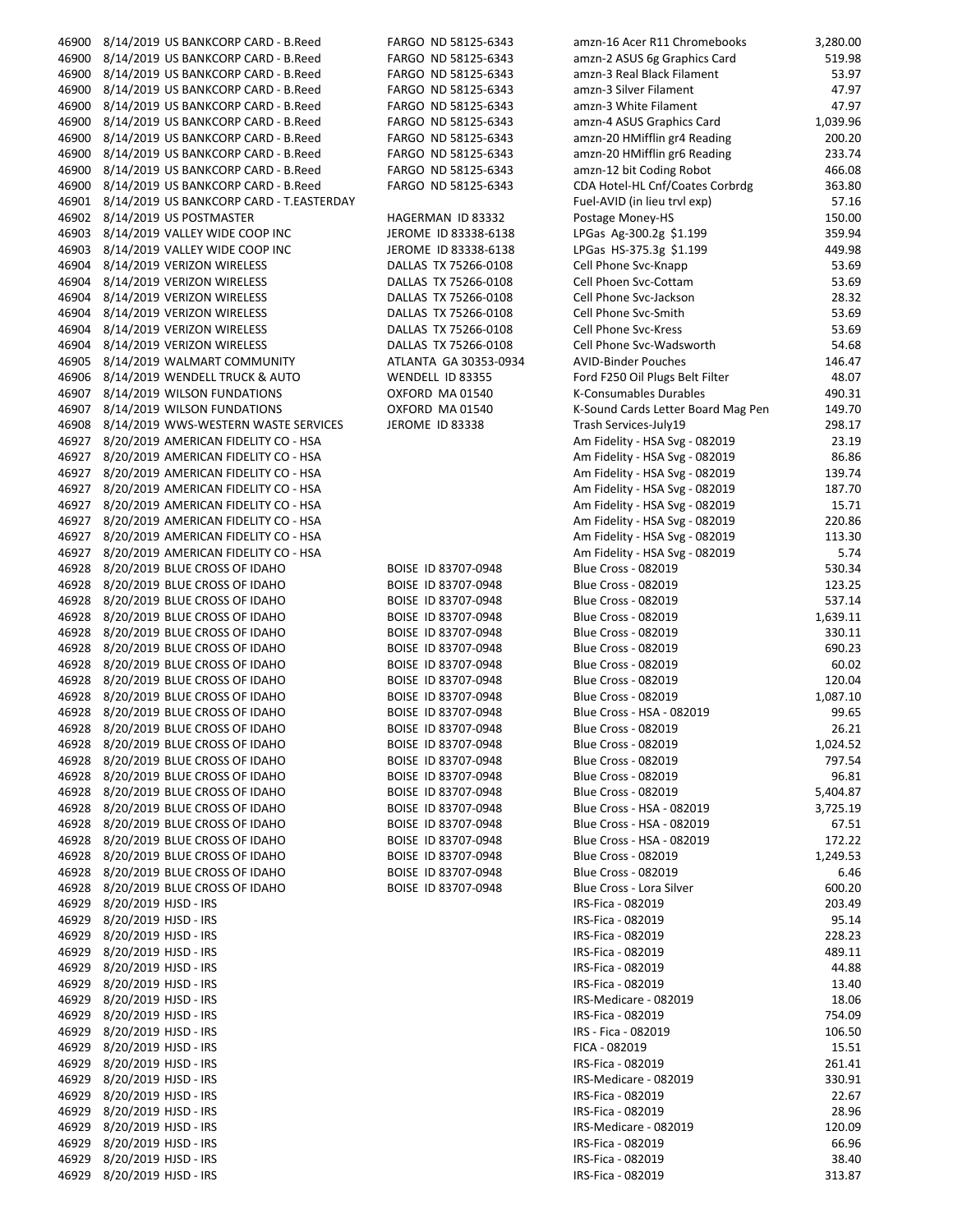|       | 46929 8/20/2019 HJSD - IRS             |                        | IRS-Medicare - 082019       | 7.48     |
|-------|----------------------------------------|------------------------|-----------------------------|----------|
|       | 46929 8/20/2019 HJSD - IRS             |                        | IRS-Fica - 082019           | 233.04   |
|       | 46929 8/20/2019 HJSD - IRS             |                        | IRS-Fica - 082019           | 96.12    |
|       |                                        |                        |                             |          |
|       | 46929 8/20/2019 HJSD - IRS             |                        | IRS-Fica - 082019           | 16.02    |
|       | 46929 8/20/2019 HJSD - IRS             |                        | IRS-Fica - 082019           | 204.55   |
|       | 46929 8/20/2019 HJSD - IRS             |                        | IRS-Fica - 082019           | 2,423.00 |
| 46929 | 8/20/2019 HJSD - IRS                   |                        | IRS-Fica - 082019           | 3,257.44 |
| 46929 | 8/20/2019 HJSD - IRS                   |                        | IRS-Fica - 082019           | 543.34   |
|       | 46929 8/20/2019 HJSD - IRS             |                        | IRS-Fica - 082019           | 362.42   |
|       |                                        |                        |                             |          |
|       | 46929 8/20/2019 HJSD - IRS             |                        | IRS-Fica - 082019           | 75.38    |
|       | 46930 8/20/2019 HJSD - PERSI           |                        | PERSI-Sick Leave - 082019   | 3.47     |
|       | 46930 8/20/2019 HJSD - PERSI           |                        | PERSI-Sick Leave - 082019   | 5.92     |
|       | 46930 8/20/2019 HJSD - PERSI           |                        | PERSI-Retirement - 082019   | 1,273.65 |
|       | 46930 8/20/2019 HJSD - PERSI           |                        | PERSI-Sick Leave - 082019   | 37.69    |
|       | 46930 8/20/2019 HJSD - PERSI           |                        | PERSI-Retirement - 082019   | 356.21   |
|       |                                        |                        |                             |          |
|       | 46930 8/20/2019 HJSD - PERSI           |                        | PERSI-Sick Leave - 082019   | 34.61    |
|       | 46930 8/20/2019 HJSD - PERSI           |                        | PERSI-Retirement - 082019   | 407.27   |
|       | 46930 8/20/2019 HJSD - PERSI           |                        | PERSI-Retirement - 082019   | 174.13   |
|       | 46930 8/20/2019 HJSD - PERSI           |                        | PERSI-Retirement - 082019   | 322.88   |
|       | 46930 8/20/2019 HJSD - PERSI           |                        | PERSI-Sick Leave - 082019   | 2.54     |
|       | 46930 8/20/2019 HJSD - PERSI           |                        | PERSI-Sick Leave - 082019   | 39.56    |
|       |                                        |                        |                             |          |
|       | 46930 8/20/2019 HJSD - PERSI           |                        | PERSI-Sick Leave - 082019   | 31.37    |
|       | 46930 8/20/2019 HJSD - PERSI           |                        | PERSI-Sick Leave - 082019   | 15.24    |
|       | 46930 8/20/2019 HJSD - PERSI           |                        | PERSI-Retirement - 082019   | 70.41    |
|       | 46930 8/20/2019 HJSD - PERSI           |                        | PERSI-Retirement - 082019   | 28.98    |
|       | 46930 8/20/2019 HJSD - PERSI           |                        | PERSI-Retirement - 082019   | 28.98    |
|       |                                        |                        |                             |          |
|       | 46930 8/20/2019 HJSD - PERSI           |                        | PERSI-Sick Leave - 082019   | 6.84     |
|       | 46930 8/20/2019 HJSD - PERSI           |                        | PERSI-Sick Leave - 082019   | 2.82     |
|       | 46930 8/20/2019 HJSD - PERSI           |                        | PERSI-Sick Leave - 082019   | 2.82     |
|       | 46930 8/20/2019 HJSD - PERSI           |                        | PERSI-Retirement - 082019   | 571.04   |
|       | 46930 8/20/2019 HJSD - PERSI           |                        | PERSI-Retirement - 082019   | 35.73    |
|       | 46930 8/20/2019 HJSD - PERSI           |                        | PERSI-Retirement - 082019   | 60.97    |
|       |                                        |                        |                             |          |
|       | 46930 8/20/2019 HJSD - PERSI           |                        | PERSI-Retirement - 082019   | 388.01   |
|       | 46930 8/20/2019 HJSD - PERSI           |                        | PERSI-Retirement - 082019   | 26.11    |
|       | 46930 8/20/2019 HJSD - PERSI           |                        | PERSI-Retirement - 082019   | 4,220.92 |
|       | 46930 8/20/2019 HJSD - PERSI           |                        | PERSI-Retirement - 082019   | 156.73   |
|       | 46930 8/20/2019 HJSD - PERSI           |                        | PERSI-Retirement - 082019   | 158.55   |
|       | 46930 8/20/2019 HJSD - PERSI           |                        |                             | 15.39    |
|       |                                        |                        | PERSI-Sick Leave - 082019   |          |
|       | 46930 8/20/2019 HJSD - PERSI           |                        | PERSI-Sick Leave - 082019   | 410.06   |
|       | 46930 8/20/2019 HJSD - PERSI           |                        | Persi - Retirement - 082019 | 24.88    |
|       | 46930 8/20/2019 HJSD - PERSI           |                        | Persi - Sick Leave - 082019 | 2.42     |
|       | 46930 8/20/2019 HJSD - PERSI           |                        | PERSI-Sick Leave - 082019   | 512.09   |
|       | 46930 8/20/2019 HJSD - PERSI           |                        | PERSI-Retirement - 082019   | 503.72   |
|       |                                        |                        |                             | 48.92    |
|       | 46930 8/20/2019 HJSD - PERSI           |                        | PERSI-Sick Leave - 082019   |          |
|       | 46930 8/20/2019 HJSD - PERSI           |                        | PERSI-Retirement - 082019   | 523.63   |
|       | 46930 8/20/2019 HJSD - PERSI           |                        | PERSI-Sick Leave - 082019   | 50.87    |
|       | 46930 8/20/2019 HJSD - PERSI           |                        | PERSI-Retirement - 082019   | 5,270.99 |
|       | 46930 8/20/2019 HJSD - PERSI           |                        | PERSI-Sick Leave - 082019   | 90.20    |
|       | 46930 8/20/2019 HJSD - PERSI           |                        | PERSI-Retirement - 082019   | 190.44   |
|       |                                        |                        |                             |          |
|       | 46930 8/20/2019 HJSD - PERSI           |                        | PERSI-Sick Leave - 082019   | 18.51    |
|       | 46930 8/20/2019 HJSD - PERSI           |                        | PERSI-Sick Leave - 082019   | 48.91    |
|       | 46930 8/20/2019 HJSD - PERSI           |                        | PERSI-Sick Leave - 082019   | 10.50    |
|       | 46930 8/20/2019 HJSD - PERSI           |                        | PERSI-Sick Leave - 082019   | 4.95     |
|       | 46930 8/20/2019 HJSD - PERSI           |                        | PERSI-Sick Leave - 082019   | 10.44    |
|       |                                        |                        |                             |          |
|       | 46930 8/20/2019 HJSD - PERSI           |                        | PERSI-Sick Leave - 082019   | 85.51    |
|       | 46930 8/20/2019 HJSD - PERSI           |                        | PERSI-Sick Leave - 082019   | 123.73   |
|       | 46930 8/20/2019 HJSD - PERSI           |                        | PERSI-Retirement - 082019   | 928.44   |
|       | 46930 8/20/2019 HJSD - PERSI           |                        | PERSI-Retirement - 082019   | 503.39   |
|       | 46930 8/20/2019 HJSD - PERSI           |                        | PERSI-Retirement - 082019   | 108.09   |
|       | 46930 8/20/2019 HJSD - PERSI           |                        | PERSI-Retirement - 082019   | 50.93    |
|       |                                        |                        |                             |          |
|       | 46930 8/20/2019 HJSD - PERSI           |                        | PERSI-Sick Leave - 082019   | 16.92    |
|       | 46930 8/20/2019 HJSD - PERSI           |                        | PERSI-Retirement - 082019   | 13.47    |
|       | 46930 8/20/2019 HJSD - PERSI           |                        | PERSI-Sick Leave - 082019   | 1.31     |
|       | 46930 8/20/2019 HJSD - PERSI           |                        | PERSI-Retirement - 082019   | 107.41   |
|       | 46930 8/20/2019 HJSD - PERSI           |                        | PERSI-Retirement - 082019   | 880.22   |
|       | 46930 8/20/2019 HJSD - PERSI           |                        |                             | 55.49    |
|       |                                        |                        | PERSI-Sick Leave - 082019   |          |
|       | 46931 8/20/2019 STANDARD INSURANCE CO. | PORTLAND OR 97228-6367 | Standard-Life - 082019      | 41.28    |
|       | 46931 8/20/2019 STANDARD INSURANCE CO. | PORTLAND OR 97228-6367 | Standard-Life - 082019      | 0.82     |
|       | 46931 8/20/2019 STANDARD INSURANCE CO. | PORTLAND OR 97228-6367 | Standard-Life - 082019      | 8.33     |
|       | 46931 8/20/2019 STANDARD INSURANCE CO. | PORTLAND OR 97228-6367 | Standard Life - 082019      | 0.17     |
|       | 46931 8/20/2019 STANDARD INSURANCE CO. | PORTLAND OR 97228-6367 | Standard-Life - 082019      | 3.53     |
|       |                                        |                        |                             |          |
|       | 46931 8/20/2019 STANDARD INSURANCE CO. | PORTLAND OR 97228-6367 | Standard Life - 082019      | 4.00     |

| 46929 | 8/20/2019 HJSD - IRS                         |                        | IRS-Medicare - 082019       | 7.48     |
|-------|----------------------------------------------|------------------------|-----------------------------|----------|
| 46929 | 8/20/2019 HJSD - IRS                         |                        | IRS-Fica - 082019           | 233.04   |
|       | 46929 8/20/2019 HJSD - IRS                   |                        | IRS-Fica - 082019           | 96.12    |
|       |                                              |                        |                             |          |
| 46929 | 8/20/2019 HJSD - IRS                         |                        | IRS-Fica - 082019           | 16.02    |
| 46929 | 8/20/2019 HJSD - IRS                         |                        | IRS-Fica - 082019           | 204.55   |
| 46929 | 8/20/2019 HJSD - IRS                         |                        | IRS-Fica - 082019           | 2,423.00 |
|       | 46929 8/20/2019 HJSD - IRS                   |                        | IRS-Fica - 082019           | 3,257.44 |
| 46929 | 8/20/2019 HJSD - IRS                         |                        | IRS-Fica - 082019           | 543.34   |
| 46929 | 8/20/2019 HJSD - IRS                         |                        | IRS-Fica - 082019           | 362.42   |
|       |                                              |                        |                             |          |
|       | 46929 8/20/2019 HJSD - IRS                   |                        | IRS-Fica - 082019           | 75.38    |
| 46930 | 8/20/2019 HJSD - PERSI                       |                        | PERSI-Sick Leave - 082019   | 3.47     |
| 46930 | 8/20/2019 HJSD - PERSI                       |                        | PERSI-Sick Leave - 082019   | 5.92     |
| 46930 | 8/20/2019 HJSD - PERSI                       |                        | PERSI-Retirement - 082019   | 1,273.65 |
| 46930 | 8/20/2019 HJSD - PERSI                       |                        | PERSI-Sick Leave - 082019   | 37.69    |
| 46930 |                                              |                        |                             |          |
|       | 8/20/2019 HJSD - PERSI                       |                        | PERSI-Retirement - 082019   | 356.21   |
| 46930 | 8/20/2019 HJSD - PERSI                       |                        | PERSI-Sick Leave - 082019   | 34.61    |
|       | 46930 8/20/2019 HJSD - PERSI                 |                        | PERSI-Retirement - 082019   | 407.27   |
| 46930 | 8/20/2019 HJSD - PERSI                       |                        | PERSI-Retirement - 082019   | 174.13   |
| 46930 | 8/20/2019 HJSD - PERSI                       |                        | PERSI-Retirement - 082019   | 322.88   |
| 46930 | 8/20/2019 HJSD - PERSI                       |                        | PERSI-Sick Leave - 082019   | 2.54     |
|       |                                              |                        |                             |          |
| 46930 | 8/20/2019 HJSD - PERSI                       |                        | PERSI-Sick Leave - 082019   | 39.56    |
| 46930 | 8/20/2019 HJSD - PERSI                       |                        | PERSI-Sick Leave - 082019   | 31.37    |
| 46930 | 8/20/2019 HJSD - PERSI                       |                        | PERSI-Sick Leave - 082019   | 15.24    |
|       | 46930 8/20/2019 HJSD - PERSI                 |                        | PERSI-Retirement - 082019   | 70.41    |
| 46930 | 8/20/2019 HJSD - PERSI                       |                        | PERSI-Retirement - 082019   | 28.98    |
|       |                                              |                        |                             |          |
| 46930 | 8/20/2019 HJSD - PERSI                       |                        | PERSI-Retirement - 082019   | 28.98    |
| 46930 | 8/20/2019 HJSD - PERSI                       |                        | PERSI-Sick Leave - 082019   | 6.84     |
| 46930 | 8/20/2019 HJSD - PERSI                       |                        | PERSI-Sick Leave - 082019   | 2.82     |
| 46930 | 8/20/2019 HJSD - PERSI                       |                        | PERSI-Sick Leave - 082019   | 2.82     |
| 46930 | 8/20/2019 HJSD - PERSI                       |                        | PERSI-Retirement - 082019   | 571.04   |
|       |                                              |                        |                             |          |
|       | 46930 8/20/2019 HJSD - PERSI                 |                        | PERSI-Retirement - 082019   | 35.73    |
| 46930 | 8/20/2019 HJSD - PERSI                       |                        | PERSI-Retirement - 082019   | 60.97    |
| 46930 | 8/20/2019 HJSD - PERSI                       |                        | PERSI-Retirement - 082019   | 388.01   |
| 46930 | 8/20/2019 HJSD - PERSI                       |                        | PERSI-Retirement - 082019   | 26.11    |
| 46930 | 8/20/2019 HJSD - PERSI                       |                        | PERSI-Retirement - 082019   | 4,220.92 |
|       |                                              |                        |                             |          |
| 46930 | 8/20/2019 HJSD - PERSI                       |                        | PERSI-Retirement - 082019   | 156.73   |
| 46930 | 8/20/2019 HJSD - PERSI                       |                        | PERSI-Retirement - 082019   | 158.55   |
| 46930 | 8/20/2019 HJSD - PERSI                       |                        | PERSI-Sick Leave - 082019   | 15.39    |
| 46930 | 8/20/2019 HJSD - PERSI                       |                        | PERSI-Sick Leave - 082019   | 410.06   |
| 46930 | 8/20/2019 HJSD - PERSI                       |                        | Persi - Retirement - 082019 | 24.88    |
|       |                                              |                        |                             |          |
| 46930 | 8/20/2019 HJSD - PERSI                       |                        | Persi - Sick Leave - 082019 | 2.42     |
| 46930 | 8/20/2019 HJSD - PERSI                       |                        | PERSI-Sick Leave - 082019   | 512.09   |
| 46930 | 8/20/2019 HJSD - PERSI                       |                        | PERSI-Retirement - 082019   | 503.72   |
| 46930 | 8/20/2019 HJSD - PERSI                       |                        | PERSI-Sick Leave - 082019   | 48.92    |
|       | 46930    8/20/2019  HJSD - PERSI             |                        | PERSI-Retirement - 082019   | 523.63   |
|       | 46930 8/20/2019 HJSD - PERSI                 |                        |                             |          |
|       |                                              |                        | PERSI-Sick Leave - 082019   | 50.87    |
| 46930 | 8/20/2019 HJSD - PERSI                       |                        | PERSI-Retirement - 082019   | 5,270.99 |
|       | 46930 8/20/2019 HJSD - PERSI                 |                        | PERSI-Sick Leave - 082019   | 90.20    |
| 46930 | 8/20/2019 HJSD - PERSI                       |                        | PERSI-Retirement - 082019   | 190.44   |
| 46930 | 8/20/2019 HJSD - PERSI                       |                        | PERSI-Sick Leave - 082019   | 18.51    |
| 46930 | 8/20/2019 HJSD - PERSI                       |                        | PERSI-Sick Leave - 082019   | 48.91    |
|       |                                              |                        |                             |          |
|       | 46930 8/20/2019 HJSD - PERSI                 |                        | PERSI-Sick Leave - 082019   | 10.50    |
| 46930 | 8/20/2019 HJSD - PERSI                       |                        | PERSI-Sick Leave - 082019   | 4.95     |
| 46930 | 8/20/2019 HJSD - PERSI                       |                        | PERSI-Sick Leave - 082019   | 10.44    |
|       | 46930 8/20/2019 HJSD - PERSI                 |                        | PERSI-Sick Leave - 082019   | 85.51    |
| 46930 | 8/20/2019 HJSD - PERSI                       |                        | PERSI-Sick Leave - 082019   | 123.73   |
|       |                                              |                        |                             |          |
| 46930 | 8/20/2019 HJSD - PERSI                       |                        | PERSI-Retirement - 082019   | 928.44   |
| 46930 | 8/20/2019 HJSD - PERSI                       |                        | PERSI-Retirement - 082019   | 503.39   |
|       | 46930 8/20/2019 HJSD - PERSI                 |                        | PERSI-Retirement - 082019   | 108.09   |
| 46930 | 8/20/2019 HJSD - PERSI                       |                        | PERSI-Retirement - 082019   | 50.93    |
| 46930 | 8/20/2019 HJSD - PERSI                       |                        | PERSI-Sick Leave - 082019   | 16.92    |
|       |                                              |                        |                             |          |
|       | 46930 8/20/2019 HJSD - PERSI                 |                        | PERSI-Retirement - 082019   | 13.47    |
| 46930 | 8/20/2019 HJSD - PERSI                       |                        | PERSI-Sick Leave - 082019   | 1.31     |
| 46930 | 8/20/2019 HJSD - PERSI                       |                        | PERSI-Retirement - 082019   | 107.41   |
|       | 46930 8/20/2019 HJSD - PERSI                 |                        | PERSI-Retirement - 082019   | 880.22   |
|       | 46930 8/20/2019 HJSD - PERSI                 |                        | PERSI-Sick Leave - 082019   | 55.49    |
|       |                                              |                        |                             |          |
|       | 46931 8/20/2019 STANDARD INSURANCE CO.       | PORTLAND OR 97228-6367 | Standard-Life - 082019      | 41.28    |
|       | 46931 8/20/2019 STANDARD INSURANCE CO.       | PORTLAND OR 97228-6367 | Standard-Life - 082019      | 0.82     |
|       | 46931 8/20/2019 STANDARD INSURANCE CO.       | PORTLAND OR 97228-6367 | Standard-Life - 082019      | 8.33     |
|       | 46931 8/20/2019 STANDARD INSURANCE CO.       | PORTLAND OR 97228-6367 | Standard Life - 082019      | 0.17     |
|       | 46931    8/20/2019  STANDARD INSURANCE CO.   | PORTLAND OR 97228-6367 | Standard-Life - 082019      | 3.53     |
|       | 46931     8/20/2019  STANDARD INSLIRANCE CO. | PORTLAND OR 97228-6367 | Standard Life - 082019      | 400      |
|       |                                              |                        |                             |          |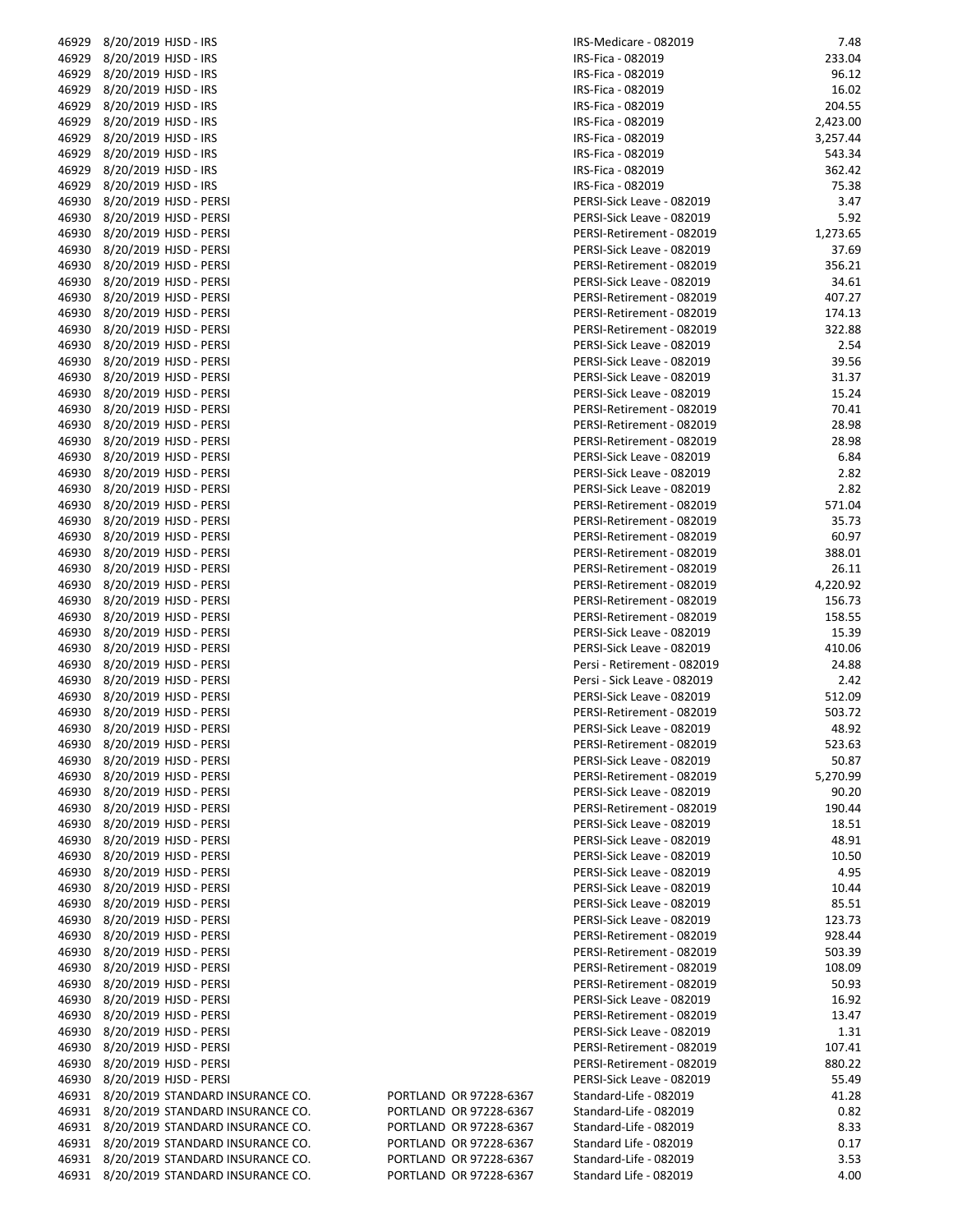|           |      | 46931 8/20/2019 STANDARD INSURANCE CO.      | PORTLAND OR 97228-6367 | Standard-Life - 082019         | 6.95      |       |
|-----------|------|---------------------------------------------|------------------------|--------------------------------|-----------|-------|
|           |      | 46931 8/20/2019 STANDARD INSURANCE CO.      | PORTLAND OR 97228-6367 | Standard-Life - 082019         | 2.00      |       |
|           |      | 46931 8/20/2019 STANDARD INSURANCE CO.      | PORTLAND OR 97228-6367 | Standard-Life - 082019         | 0.82      |       |
|           |      | 46931 8/20/2019 STANDARD INSURANCE CO.      | PORTLAND OR 97228-6367 | Standard-Life - 082019         | 0.55      |       |
|           |      | 46931 8/20/2019 STANDARD INSURANCE CO.      | PORTLAND OR 97228-6367 | Standard-Life - 082019         | 3.58      |       |
|           |      | 46931 8/20/2019 STANDARD INSURANCE CO.      | PORTLAND OR 97228-6367 | Standard-Life - 082019         | 6.05      |       |
|           |      |                                             |                        |                                |           |       |
|           |      | 46931 8/20/2019 STANDARD INSURANCE CO.      | PORTLAND OR 97228-6367 | Standard-Life - 082019         | 14.40     |       |
|           |      | 46931 8/20/2019 STANDARD INSURANCE CO.      | PORTLAND OR 97228-6367 | Standard-Life - 082019         | 2.64      |       |
|           |      | 46931 8/20/2019 STANDARD INSURANCE CO.      | PORTLAND OR 97228-6367 | Standard-Life - 082019         | 1.13      |       |
|           |      | 46931 8/20/2019 STANDARD INSURANCE CO.      | PORTLAND OR 97228-6367 | Standard-Life - 082019         | 5.15      |       |
|           |      | 46931 8/20/2019 STANDARD INSURANCE CO.      | PORTLAND OR 97228-6367 | Standard-Life - 082019         | 0.06      |       |
|           |      | 46931 8/20/2019 STANDARD INSURANCE CO.      | PORTLAND OR 97228-6367 | Standard-Life - 082019         | 5.65      |       |
|           |      | 46931 8/20/2019 STANDARD INSURANCE CO.      | PORTLAND OR 97228-6367 | Standard-Life - 082019         | 0.40      |       |
|           |      |                                             |                        |                                | 0.80      |       |
|           |      | 46931 8/20/2019 STANDARD INSURANCE CO.      | PORTLAND OR 97228-6367 | Standard-Life - 082019         |           |       |
|           |      | 46931 8/20/2019 STANDARD INSURANCE CO.      | PORTLAND OR 97228-6367 | Standard-Life - 082019         | 8.07      |       |
|           |      | 46931 8/20/2019 STANDARD INSURANCE CO.      | PORTLAND OR 97228-6367 | Standard-Life - 082019         | 33.79     |       |
|           |      | 46931 8/20/2019 STANDARD INSURANCE CO.      | PORTLAND OR 97228-6367 | Standard-Life - 082019         | 0.65      |       |
|           |      | 46931 8/20/2019 STANDARD INSURANCE CO.      | PORTLAND OR 97228-6367 | Standard-Life - 082019         | 1.18      |       |
|           |      | 46932 8/19/2019 STATE INSURANCE FUND        | <b>BOISE ID 83720</b>  | Worker's Comp-DrEd             | 74.18     |       |
|           |      | 46932 8/19/2019 STATE INSURANCE FUND        | <b>BOISE ID 83720</b>  | Worker's Comp-Board            | 17.00     |       |
|           |      | 46932 8/19/2019 STATE INSURANCE FUND        | <b>BOISE ID 83720</b>  | <b>Worker's Comp-CTE</b>       | 164.70    |       |
|           |      |                                             |                        |                                |           |       |
|           |      | 46932 8/19/2019 STATE INSURANCE FUND        | <b>BOISE ID 83720</b>  | Worker's Comp-Publ Tech        | 191.64    |       |
|           |      | 46932 8/19/2019 STATE INSURANCE FUND        | <b>BOISE ID 83720</b>  | Worker's Comp-Safe Sch         | 31.91     |       |
|           |      | 46932 8/19/2019 STATE INSURANCE FUND        | <b>BOISE ID 83720</b>  | Worker's Comp-Title I          | 672.55    |       |
|           |      | 46932 8/19/2019 STATE INSURANCE FUND        | <b>BOISE ID 83720</b>  | Worker's Comp-SpEd             | 444.98    |       |
|           |      | 46932 8/19/2019 STATE INSURANCE FUND        | <b>BOISE ID 83720</b>  | Worker's Comp-Supt             | 1,085.07  |       |
|           |      | 46932 8/19/2019 STATE INSURANCE FUND        | <b>BOISE ID 83720</b>  | Worker's Comp-SpEd             | 444.98    |       |
|           |      | 46932 8/19/2019 STATE INSURANCE FUND        | <b>BOISE ID 83720</b>  | Worker's Comp-REAP             | 203.94    |       |
|           |      | 46932 8/19/2019 STATE INSURANCE FUND        | <b>BOISE ID 83720</b>  | Worker's Comp-Carl Perkins     | 17.00     |       |
|           |      |                                             |                        |                                |           |       |
|           |      | 46932 8/19/2019 STATE INSURANCE FUND        | <b>BOISE ID 83720</b>  | Worker's Comp-Title II         | 19.11     |       |
|           |      | 46932 8/19/2019 STATE INSURANCE FUND        | <b>BOISE ID 83720</b>  | Worker's Comp-Intersch         | 419.73    |       |
|           |      | 46932 8/19/2019 STATE INSURANCE FUND        | <b>BOISE ID 83720</b>  | Worker's Comp-Custodial        | 376.24    |       |
|           |      | 46932 8/19/2019 STATE INSURANCE FUND        | <b>BOISE ID 83720</b>  | Worker's Comp-Instr Improv     | 296.38    |       |
|           |      | 46932 8/19/2019 STATE INSURANCE FUND        | <b>BOISE ID 83720</b>  | Worker's Comp-Bldg Maint       | 524.82    |       |
|           |      | 46932 8/19/2019 STATE INSURANCE FUND        | <b>BOISE ID 83720</b>  | Worker's Comp-Grounds          | 45.98     |       |
|           |      | 46932 8/19/2019 STATE INSURANCE FUND        | <b>BOISE ID 83720</b>  | Worker's Comp-Princ            | 1,664.22  |       |
|           |      | 46932 8/19/2019 STATE INSURANCE FUND        | <b>BOISE ID 83720</b>  | Worker's Comp-Media            | 192.10    |       |
|           |      |                                             |                        |                                |           |       |
|           |      | 46932 8/19/2019 STATE INSURANCE FUND        | <b>BOISE ID 83720</b>  | Worker's Comp-Guidance         | 644.99    |       |
|           |      | 46932 8/19/2019 STATE INSURANCE FUND        | <b>BOISE ID 83720</b>  | Worker's Comp-Secr             | 529.37    |       |
|           |      | 46932 8/19/2019 STATE INSURANCE FUND        | <b>BOISE ID 83720</b>  | Worker's Comp-Security         | 75.96     |       |
|           |      | 46932 8/19/2019 STATE INSURANCE FUND        | <b>BOISE ID 83720</b>  | Worker's Comp-BusOffice        | 237.05    |       |
|           |      | 46932 8/19/2019 STATE INSURANCE FUND        | <b>BOISE ID 83720</b>  | Worker's Comp-Food Svc         | 627.17    |       |
|           |      | 46932 8/19/2019 STATE INSURANCE FUND        | <b>BOISE ID 83720</b>  | Worker's Comp-Tech             | 150.26    |       |
|           |      | 46932 8/19/2019 STATE INSURANCE FUND        | <b>BOISE ID 83720</b>  | Worker's Comp-Artec            | 504.26    |       |
|           |      | 46932 8/19/2019 STATE INSURANCE FUND        | <b>BOISE ID 83720</b>  | Worker's Comp-Elem             | 6,488.39  |       |
|           |      | 46932 8/19/2019 STATE INSURANCE FUND        | <b>BOISE ID 83720</b>  | Worker's Comp-Sec              | 6,668.53  |       |
|           |      |                                             |                        |                                |           |       |
|           |      | 46932 8/19/2019 STATE INSURANCE FUND        | <b>BOISE ID 83720</b>  | Worker's Comp-Except Child     | 1,161.49  |       |
|           |      | 46933 8/19/2019 SDE-STATE DEPT OF EDUCATION | BOISE ID 83750-0027    | Fingerprint-Michelle Fairchild | 28.25     |       |
|           |      | 46934 8/19/2019 SDE-STATE DEPT OF EDUCATION | BOISE ID 83750-0027    | Fingerprint-Jessica L Garcia   | 28.25     |       |
|           |      | 46935 8/19/2019 SDE-STATE DEPT OF EDUCATION | BOISE ID 83750-0027    | Fingerprint-Kim Westra         | 28.25     |       |
|           |      | 46936 8/21/2019 US POSTMASTER               | HAGERMAN ID 83332      | Stamps-HS                      | 15.00     |       |
|           |      | 46937 8/23/2019 AHS CONSTRUCTION            | HAGERMAN ID 83332      | Dnpmt-Ag bldg contruction-AAFS | 10,000.00 |       |
|           |      | 46938 8/29/2019 FILER HIGH SCHOOL           | <b>FILER ID 83328</b>  | Carl Perkins                   | 20,381.21 |       |
| 46939     |      | 8/29/2019 HAGERMAN JNT SCH DISTRIC 233      |                        |                                |           |       |
|           |      |                                             | HAGERMAN ID 83332      | Carl Perkins                   | 11,595.48 |       |
| 190801    |      | 8/2/2019 SALES TAX COMMISSION               | BOISE ID 83707-0076    | ST Comm-Late Fee               | 10.15     |       |
| 190801    |      | 8/2/2019 SALES TAX COMMISSION               | BOISE ID 83707-0076    | Sales Tax pmt-Jun19            | 98.53     |       |
|           |      |                                             |                        |                                |           |       |
| Check#    | Date | Name                                        | GrossPay               | City                           | State     | Zip   |
| drct-dpst |      | 8/20/2019 ADAMS LYNDI K                     |                        | 107.50 HAGERMAN                | ID        | 83332 |
| drct-dpst |      | 8/20/2019 ARRIAGA LYNN                      |                        | 4,031.94 HAGERMAN              | ID        | 83332 |
| drct-dpst |      | 8/20/2019 BELKNAP CHRISTINA L               |                        | 829.00 HAGERMAN                | ID        | 83332 |
| drct-dpst |      | 8/20/2019 CHAPMAN TERESA L                  |                        | 3,275.50 HAGERMAN              | ID        | 83332 |
|           |      | 8/20/2019 CHRISTIAN MARIANNE G              |                        |                                |           |       |
| drct-dpst |      |                                             |                        | 4,321.75 HAGERMAN              | ID        | 83332 |
| drct-dpst |      | 8/20/2019 COATES LUANNE                     |                        | 1,608.75 HAGERMAN              | ID        | 83332 |
| drct-dpst |      | 8/20/2019 CORBRIDGE ARLYNDA R               |                        | 858.84 HAGERMAN                | ID        | 83332 |
| drct-dpst |      | 8/20/2019 COTTAM BRYCE M                    |                        | 100.00 HAGERMAN                | ID        | 83332 |
| drct-dpst |      | 8/20/2019 COTTAM MATTHEW S                  |                        | 6,487.99 HAGERMAN              | ID        | 83332 |
| drct-dpst |      | 8/20/2019 DAARUD SHERMA K                   |                        | 4,350.12 HAGERMAN              | ID        | 83332 |
| drct-dpst |      | 8/20/2019 DAVIS ELAINE                      |                        | 1,810.58 HAGERMAN              | ID        | 83332 |
| drct-dpst |      | 8/20/2019 DOUVILLE ERIN E                   |                        | 3,062.50 HAGERMAN              | ID        | 83332 |
|           |      |                                             |                        | 4,530.12 HAGERMAN              |           |       |
| drct-dpst |      | 8/20/2019 EASTERDAY TROY W                  |                        |                                | ID        | 83332 |
| drct-dpst |      | 8/20/2019 GIBSON JENNIE L                   |                        | 4,350.12 HAGERMAN              | ID        | 83332 |